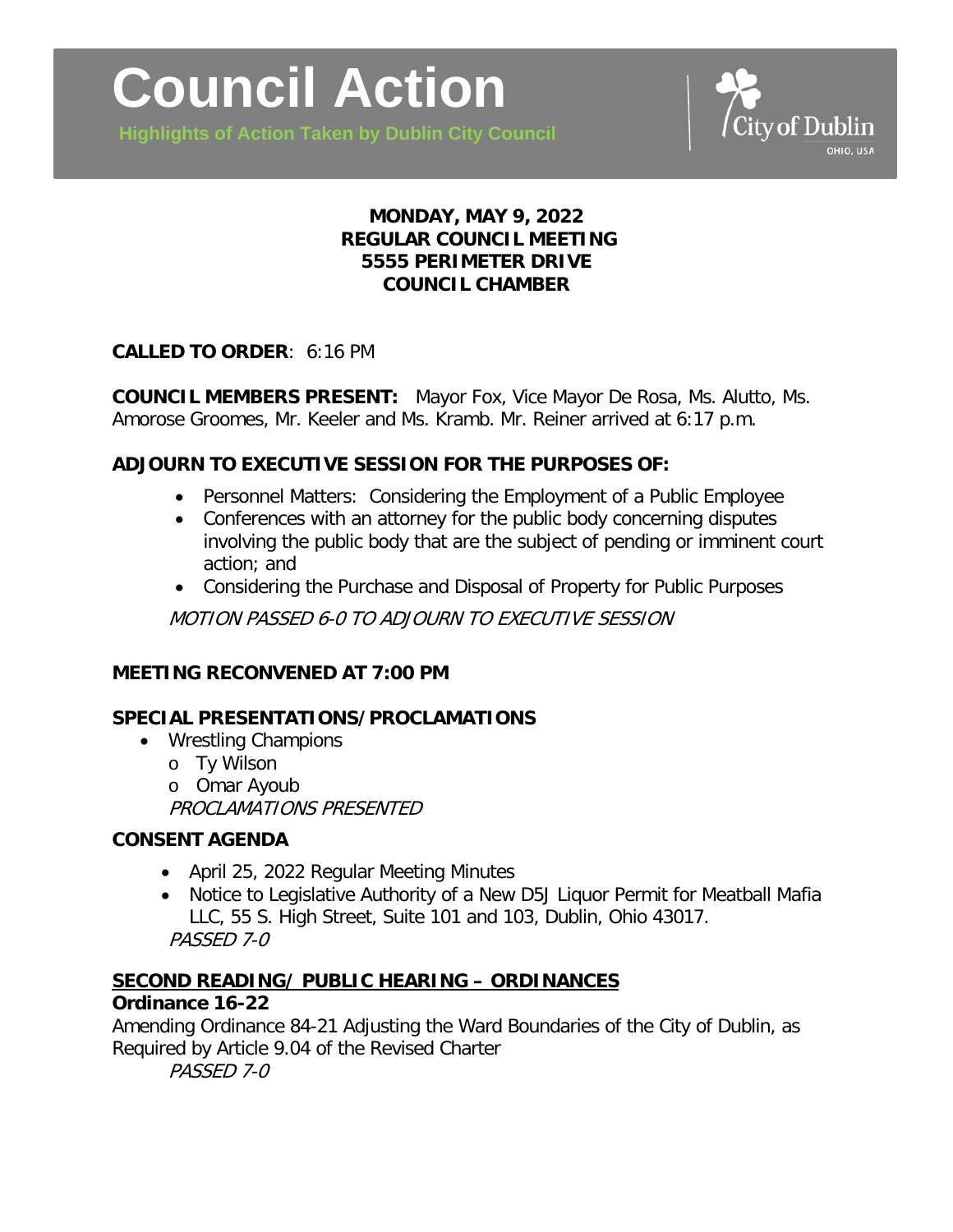Council Action Summary May 9, 2022 Page 2

#### **Ordinance 17-22**

Petitioning the Board of County Commissioners of Union County, Ohio to Adjust the Boundary Lines of Jerome Township so as to Exclude that Territory that, as a Result of Annexation, now lies Within the Corporate Boundaries of the City of Dublin (Roger Warren Gorden, Trustee of the Roger Warren Gorden Living Trust and Denise Ann Gorden, Trustee of the Denise Ann Gorden Living Trust's Annexation of 44.0 +/- Acres – Ordinance 87-17)

PASSED 7-0

## **Ordinance 18-22**

Authorizing the City Manager to Enter into a Real Estate Purchase Agreement for Certain Property Owned by the Orr Family LP in Franklin County, Ohio, Authorizing the Execution of Related Agreements and Documents and Appropriating Funds Therefor PASSED 7-0

#### **INTRODUCTION/FIRST READING/ PUBLIC HEARING - ORDINANCES Ordinance 19-22**

Amending the Annual Appropriations Ordinance for the Fiscal Year Ending December 31, 2022

RECEIVED FIRST READING. SECOND READING/PUBLIC HEARING IS SCHEDULED FOR THE MAY 23, 2022 COUNCIL MEETING.

## **INTRODUCTION/PUBLIC HEARING/VOTE – RESOLUTIONS**

#### **Resolution 21-22**

Authorizing the City Manager to Enter into an Agreement with Artist Ilan Averbuch for the Design, Construction and Installation of "The Boat in the Field" located at M. L. "Red" Trabue Nature Preserve PASSED 7-0

#### **Resolution 22-22**

Adopting the City of Dublin's Goals for 2022-2023 PASSED 7-0

#### **OTHER BUSINESS**

• Building Use Policy for the Council Chamber Building MOTION CARRIED 7-0 TO ADOPT THE BUILDING USE POLICY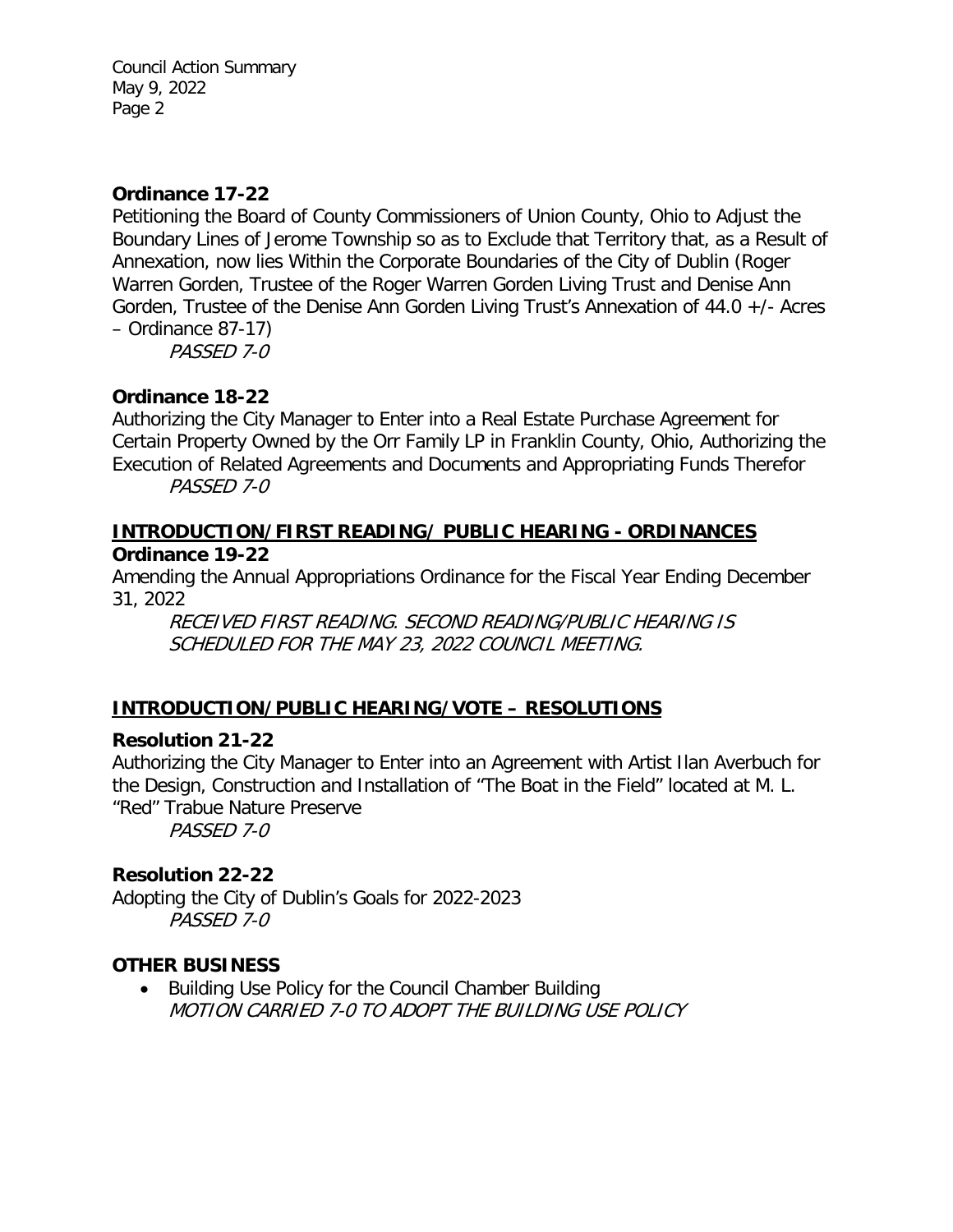Council Action Summary May 9, 2022 Page 3

- Beautify Your Neighborhood Grants MOTION CARRIED 7-0 TO APPROVE THE BEAUTIFY YOUR NEIGHBORHOOD GRANT APPLICATIONS AS RECOMMENDED BY THE COMMUNITY DEVELOPMENT COMMITTEE
- Independence Day Event Admission Prices MOTION CARRIED 7-0 TO APPROVE THE NEW ADMISSION PRICE AND DIRECTED STAFF TO EXPLORE THE POSSIBILITY OF A DISCOUNT FOR THOSE WHO ORDER CHILDREN WRISTBANDS ONLINE
- Holiday Markets MOTION CARRIED 7-0 TO DIRECT STAFF TO CONDUCT A FEASIBILITY STUDY MOTION CARRIED 6-1 TO EXPLORE HOLIDAY MARKETS BOTH DOMESTIC AND INTERNATIONALLY AS PART OF INFORMATION GATHERING
- General Fund Balance Utilization MOTION CARRIED 7-0 TO DIRECT STAFF TO PROCEED WITH BRINGING FORWARD LEGISLATION REGARDING THE UTILIZATION OF FUNDING

#### **COUNCIL REPORTS**

#### **COUNCIL ROUNDTABLE**

#### **MEETING ADJOURNED AT 8:28 PM**

## Printed copies of approved legislation are available by contacting Legislative Services at 614-410-4400.

#### **2022 DUBLIN CITY COUNCIL REGULAR MEETING SCHEDULE**

**Monday, May 23** Regular Meeting **Monday, June 13** Regular Meeting **Monday, June 27** Regular Meeting **Monday, July 25** Regular Meeting **Monday, August 8** Regular Meeting<br>**Monday, August 22** Regular Meeting **Monday, August 22 Wednesday, August 31** Joint Meeting (Council/PZC/BZA/ARB) **Monday, September 12** Regular Meeting